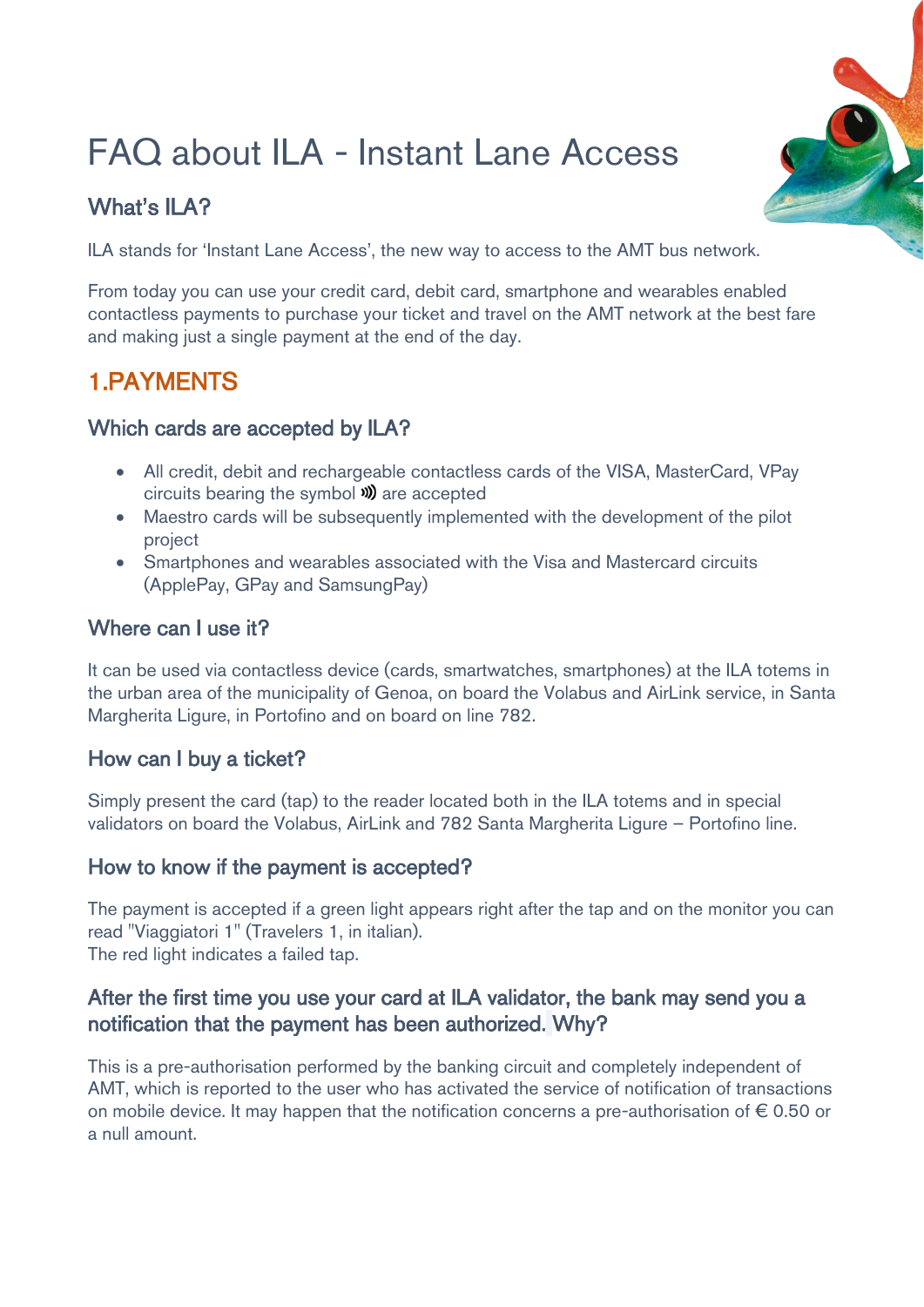# Can I buy for other passengers?

Yes, you can buy up to four tickets with a single contactless bank card, re-tapping the card after about four seconds from the previous 'tap' and waiting for the on-screen message 'Carta Valida Viaggiatori 2 / 3 / 4' that means 'Valid Card, Travellers 2, 3 or 4'.

Over the fourth passenger, the totem displays the message 'Numero Massimo Viaggiatori' that means 'Maximum Number of Travelers Achieved'.

## Are there any fees?

No, with ILA you only pay the ticket price.

# Does the payment work with Apple Pay, Samsung Pay, Google Pay and other banking services on phones, watches or other devices?

Yes, the system works with most mobile devices.

# 2.FARES

## What does it mean "best fare"?

ILA charges the cheapest fare based on the number of trips you make within 24 hours.

#### Is it possible to use the same card for more people to travel?

Yes, you can buy up to four tickets with a single contactless bank card, re-presenting the card after about four seconds from the previous "tap" and waiting for the on-screen message " Carta Valida Viaggiatori 2 / 3 / 4" that means 'Valid Card, Travellers 2, 3 or 4'.

#### How is the fare calculated?

#### *AMT urban network and AirLink airport shuttle:*

the first tap (i.e. the payment made by bringing the card close to the reader) is charged with the cost of a  $\epsilon$  1.50 ordinary ticket valid for 110 minutes.

If at least 2 more taps are made within the following 24 hours, the best fare applies, so that the third ordinary ticket purchased becomes a  $\epsilon$  4.50 daily ticket, valid 24 hours from the first tap.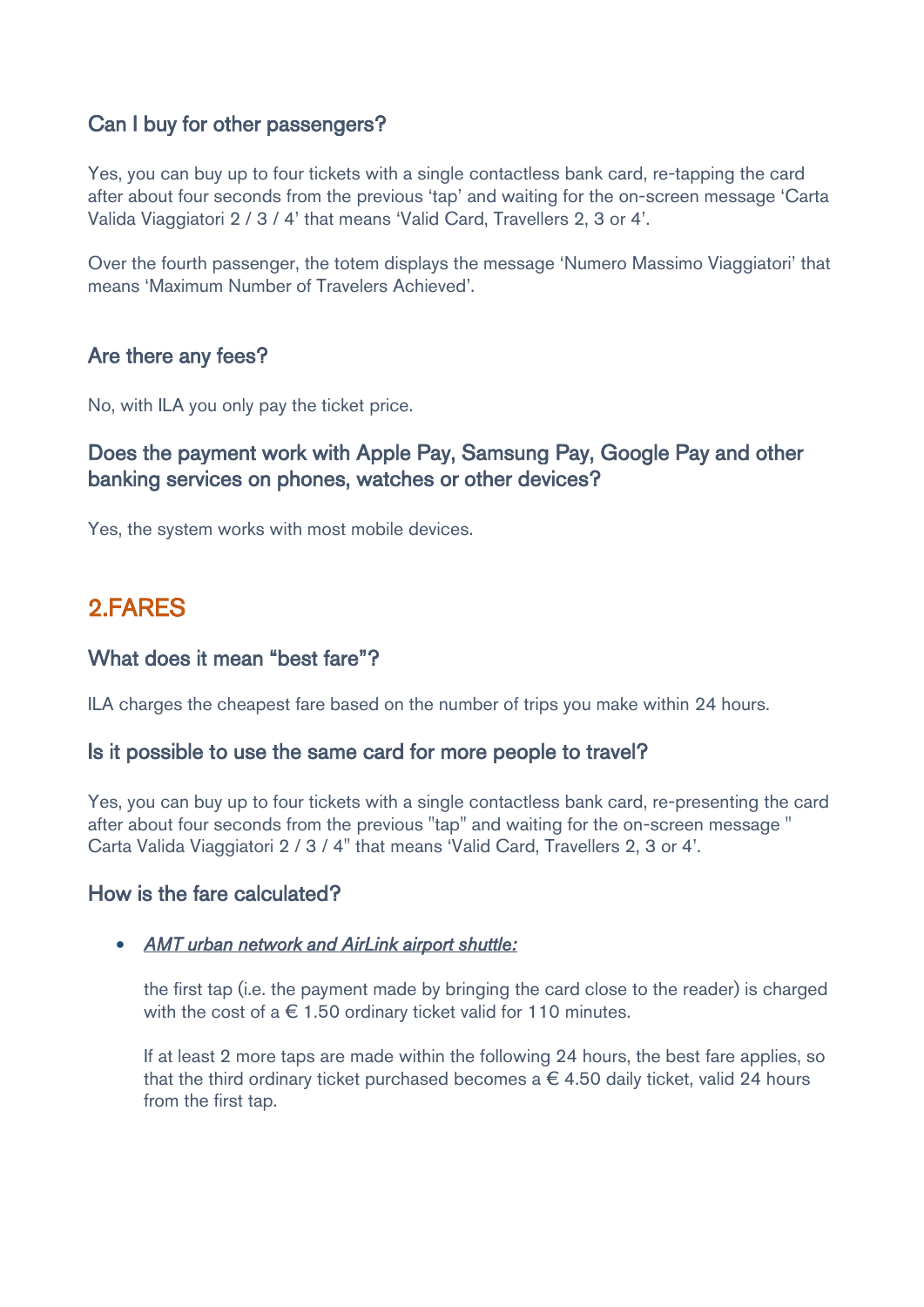#### *AMT urban network and AirLink airport shuttle for groups up to 4 people:*

if within a few seconds of the first tap the same card is presented agian to the reader, it is possible to purchase a ticket for up to 4 passengers and to benefit from the best fare for the whole group.

- Groups of 2 people: on the third tap within 24 hours of the first for both users, the  $\in$ 4.50 daily rate will be applied to both;

- Groups of 3 or 4 people: on the second tap within 24 hours of the first for all users, the daily rate for groups of up to 4 people will be  $\epsilon$  9.00 in total;

#### Attention:

tickets made with ILA system entitle you to travel only on urban network managed by AMT (bus, public elevators, underground, Navebus and funiculars).

Tickets purcharsed with ILA system do not entitle you to travel on the Trenitalia urban network.

#### *Volabus (airport – city centre shuttle bus):*

the service-specific fare of  $\epsilon$  5,00 is applied, with 110 minutes validity from purchase, to be used on the entire AMT urban and provincial network.

#### *Volabus up to 3 people:*

it is necessary to approach the card three times, waiting for on-screen message 'Carta Valida, Viaggiatori 1 / 2 / 3' and the  $\epsilon$ 13 fare will be applied.

#### On Volabus children under 10 years travel for free.

#### Note on use of ILA for Volabus + AMT Urban Network:

ILA also applies the best fare in the case of combined use of the urban network with a first tap on an ILA totem on the AMT urban network and a subsequent tap on a ILA device on the Volabus service, all within a total time of 110 minutes between the first tap and the end of the journey on the Volabus. In this case, the full Volabus fare of  $\epsilon$  5,00 will be applied. The same logic applies in the case of groups of 3 people: if within the total time of 110 minutes of the 3 taps made on the urban network and the other 3 on the Volabus, the Volabus ticket fare of the Volabus ticket fare for 3 people is  $\epsilon$  13.

#### *Line 782 Santa Margherita Ligure – Portofino:*

on the first tap (i.e. payment made by placing the card close to the reader) is charged with a €3.00 one-way ticket valid for 85 minutes.

If another tap is made during the current day, the best fare of  $\epsilon$ 5.00 will be applied.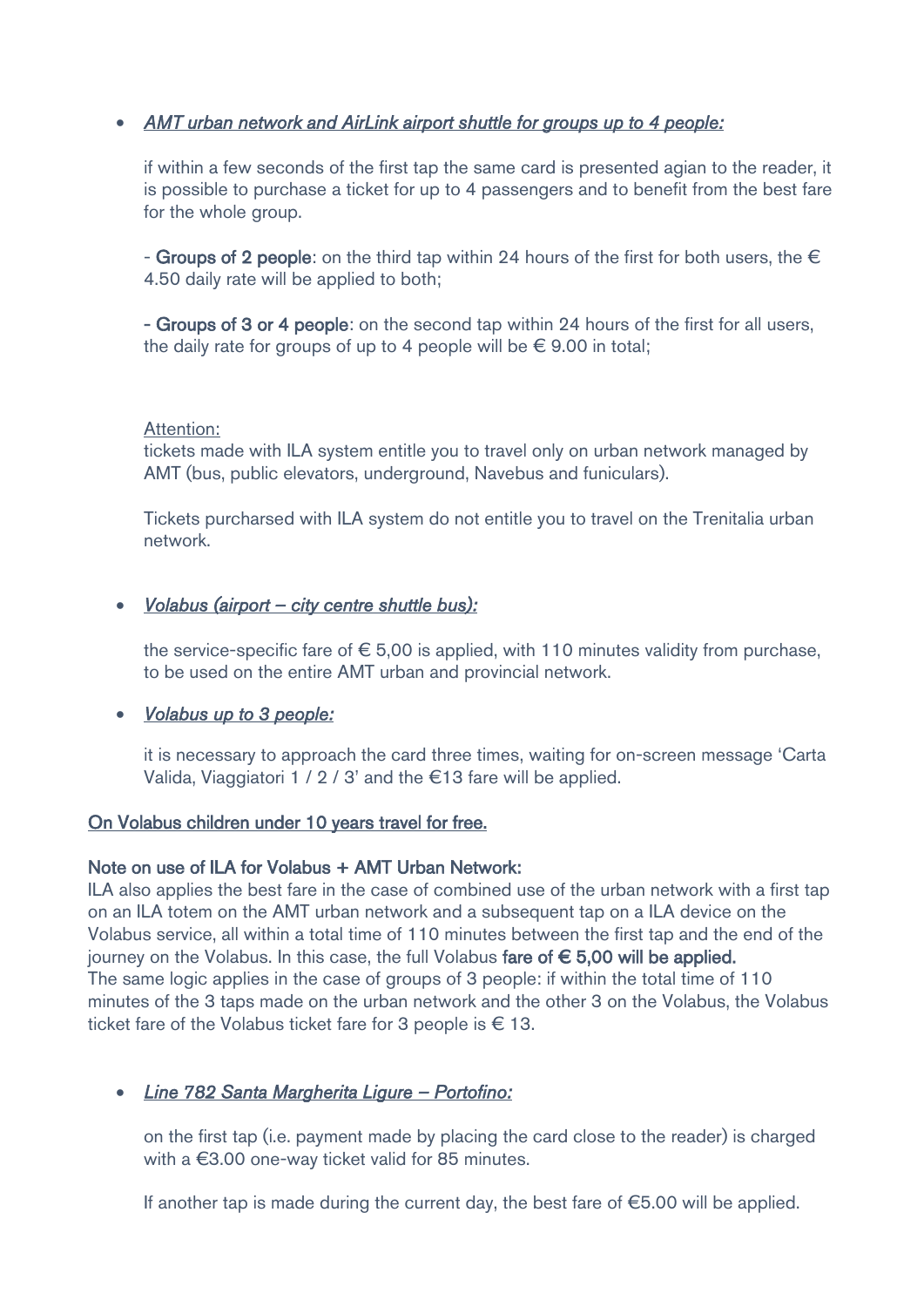The ticket allows only one trip on line 782 and free circulation in the 4 consecutive zones (including the departure zone) within 85 minutes of purchase..

#### *Line 782 Santa Margherita Ligure – Portofino for groups up to 4 people:*

if within a few seconds of the first tap the same card is presented again to the reader, it is possible to purchase a ticket for up to 4 passengers and to benefit from the same best round-trip fare for the entire group.

# Can I benefit the best fare using different devices connected to the same account?

No, you must use the same media to benefit the best fare.

For example, if you use your smartphone for the first tap and then the physical card for a second one, you will not be able to aggregate the taps and reach the thresholds for the best fare.

# 3. ACCESS AND SECURITY

# What to do in case of check?

If you made the validation tap with your own card, simply show your card to the verification staff. They will use the last 4 digits of the card's identification number to check the payment. If you have tapped your digitized card, show them the App where the card was registered (digital wallet) where the last 4 digits are shown.

# Does checking of the card violate my personal data?

No, the control devices do not read or acquire personal and/or sensitive data of the card and its holder.

# What to do in case of red light?

You can try to present the card again and if it is not accepted again, one of the cases listed in the next question may apply.

# Why my card is not accepted?

The reasons may be:

- the card does not belong to the enabled circuits (Invalid Card);
- there is a previous unpaid charge on ILA system (insufficient balance, card blocked by